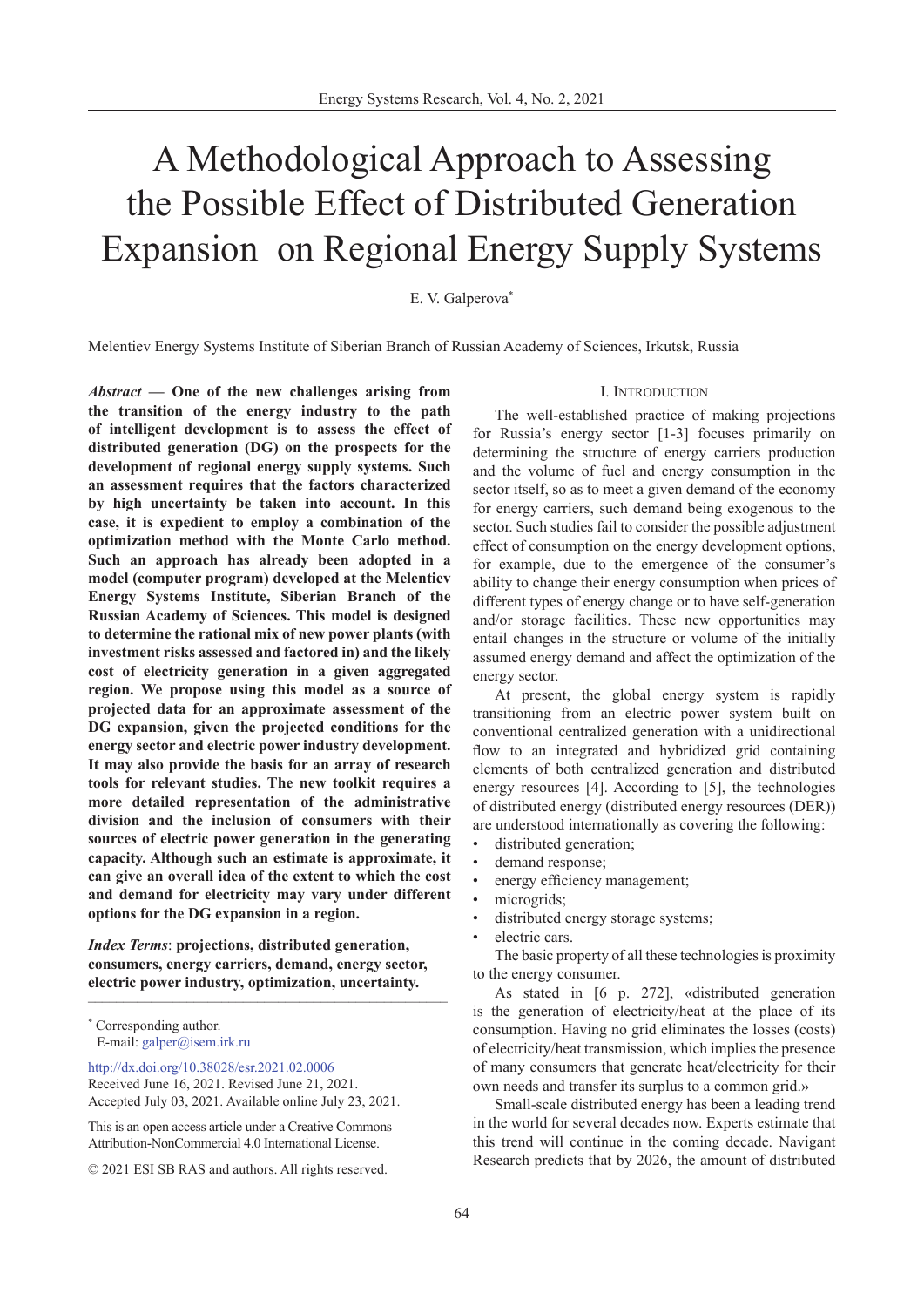

1 - prospects for the energy sector; 2 - a study of the state of regional energy markets (demand and prices); 3 - an assessment of barriers and threats to energy security; 4 - development of individual industries of the energy sector; 5 - the interaction with the macroeconomic system; 6 - investment policy of energy companies.

# *Fig. 1. The structure and relationships of problems to be solved at different time stages of the study of the long-term energy development options. Source: [1].*

generation capacity commissioned worldwide will exceed the amount of centralized generation by a factor of three. According to the data published by the SCC Research company, the size of the global market for distributed generation technologies in 2015 was \$65.8 billion. [7]. The International Energy Agency estimates that distributed energy can provide up to 75% of new connections in the course of global electrification by 2030 [5].

There is virtually no accurate data on the share of distributed generation and its dynamics in the energy industry of Russia. In [5], the total capacity of distributed generation facilities in Russia as of 2017 was estimated at 23-24 GW or 9-9.5%. The studies presented in [5] demonstrate that given the full utilization of the distributed energy potential it is possible to meet the entire projected demand for generating capacity of 54-66 GW in the Unified Energy System of Russia by 2035.

# II. Literature review

Research into various aspects of distributed generation development has become a relevant topic in recent years. In [8-13], the authors consider the main advantages,

system-wide effects, and issues related to the connection of distributed energy sources to distribution networks. Studies [14-16] cover the operation of power grids with DG, including power system protection, hourly load, and electric power quality of distributed generation devices [17-20]. In [21-23], the authors investigate the security of electric power systems with distributed generation in terms of cascading failures and present the models for determining the limit operating conditions in power grids and methods for assessing the operating parameters of energy service areas with distributed generation facilities. Some studies address the reliability of energy supply systems [24, 25] and examine the possibility of ensuring reliable electric power supply to consumers through the construction of distributed generation facilities [26-29]. Furthermore, distributed energy generation is viewed as a factor of energy security improvement and sustainable development of regions [30-32]. Despite the significant body of published research covering various issues of distributed generation expansion, it proved impossible to find the studies on its effect on electricity demand, its price, and generation structure.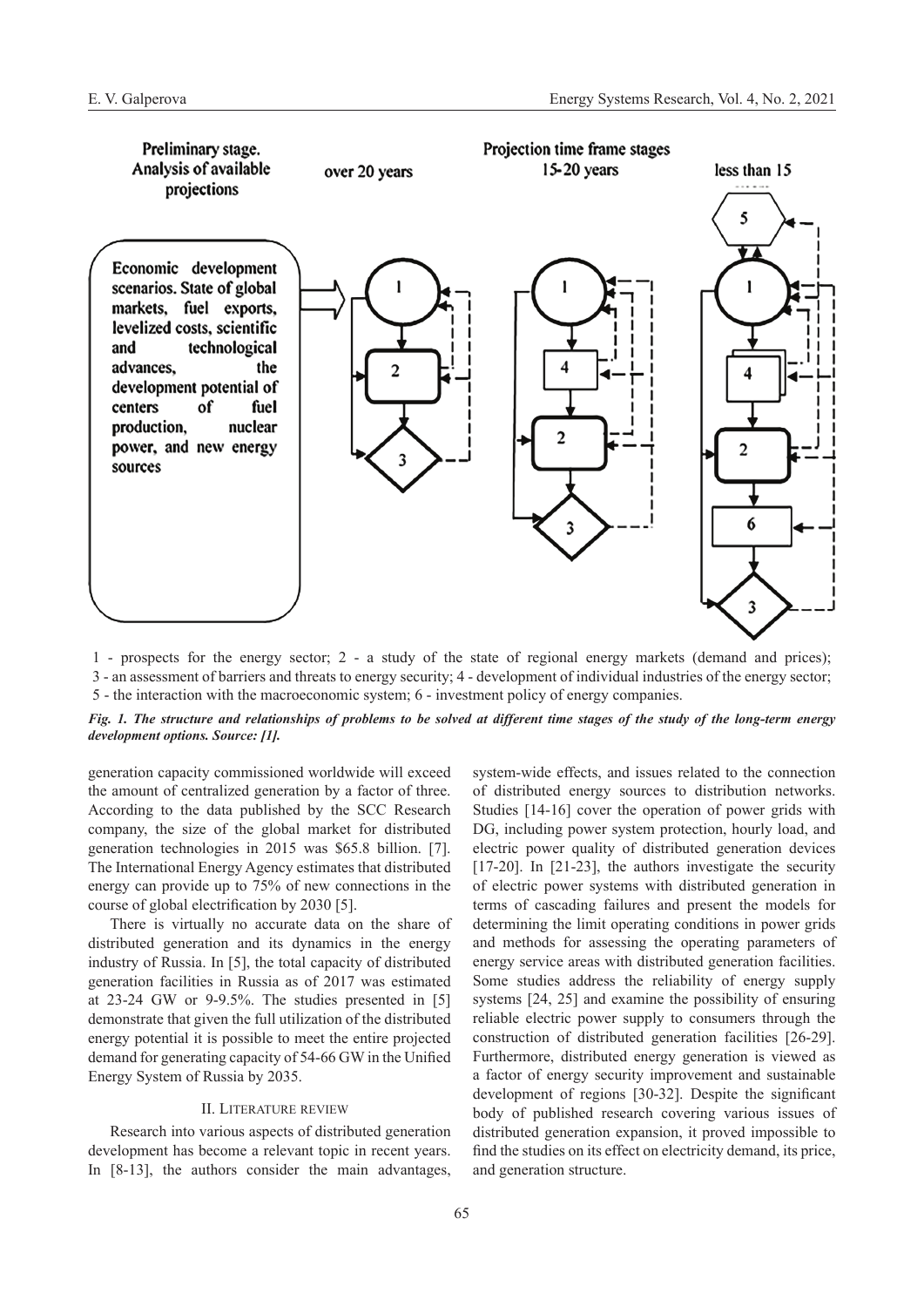#### III. Proposed methodological approach

The Melentiev Energy Systems Institute, SB RAS (ESI SB RAS), has developed and has been continuously improving a multi-stage methodological approach to enhance the validity of long-term projections of the national energy sector development. This approach assumes the existence of problems varying in their importance and complexity and ways to solve them at different time stages of the projection time frame (Figure 1).

We have built a methodological toolkit (a pool (set) of various types of models) for projection studies [33, 34]. The models are not linked to each other by automatic procedures, which allows solving individual problems, for which the models were originally developed, and employing them as building blocks of systems to be used for calculations. In this case, the results of solving some models are used as input data for others. As new problems arise, the pool is supplemented with new models or modifications of existing ones.

One of the new problems arising with the transition of the energy industry to the path of intelligent development is a projection of the possible effect of distributed generation (DG) on the projected structure and cost of electricity generation and the demand for it in a region. A prerequisite for solving it lies in considering the region-specific energy and economic development conditions and the quality of the information used. Earlier studies [35] attested to a significant disparity in the cost of electricity generation by region and its dependence on the type of probability distribution within the ranges of the assumed values of input data (Table 1).

Methodological approaches to assessing the energy development options depend on the given time frame and the objectives of the projection studies. The uncertainty increases as the projection time frame extends further into

the future. Hence, the decision on strategic directions of energy industry development looking ahead 20 years or more will have less stringent requirements for the accuracy of the results, the degree of detail with respect to the administrative divisions, and the factors to be considered.

The assessment of the possible effect of distributed generation on the projected structure, production cost, and demand for electricity in a region is most important when the projections extend up to 15 years into the future because it is this period that predetermines the conditions for the modernization of regional energy supply systems.

A specific feature of the assessment is the need to consider the diversity of behaviors and ways of selfgeneration in different groups of consumers, which requires a more detailed treatment of the administrative division given the conditions for the development of individual regional power systems, the characteristics of consumers, electrical load curves, and others. All these parameters are highly uncertain, which is why the Monte Carlo method along with the optimization method may prove appropriate for the assessment. This approach is used in the MISS-EL model developed at the ESI SB RAS [35]. The model designed determines a rational mix of new power plants (with investment risks assessed and factored in) and the likely cost of electricity generation in aggregated regions (Federal districts and/or interconnected power systems) for a time horizon of up to 15 years.

The methodological principles and results of the studies based on the MISS-EL model are proposed as a framework to be used for the approximate assessment of the DG effect on the development of regional energy supply systems. It is supposed to use model (1) as a source of projected data on the conditions for the electric power supply systems expansion and (2) as a basis for the new toolkit development. The toolkit should factor in the projection



*Fig. 2. The overall flow diagram of the proposed approach to assessing the effect of the DG expansion on regional energy supply systems. Source: developed by the author.*

Table 1. Effect of regional differences and the nature of uncertainty in the input data on the cost of electricity generation in the interconnected power systems (IPSs) of European Russia as compared to the Ural IPS, %

| The nature of information uncertainty | IPS          |         |              |          |      |
|---------------------------------------|--------------|---------|--------------|----------|------|
|                                       | Northwestern | ∠entral | Middle Volga | Southern | Ural |
| Normal distribution                   | 105          | 103     |              | 105      | 100  |
| Uniform distribution                  |              | 110     | 118          |          | 100  |
|                                       |              |         |              |          |      |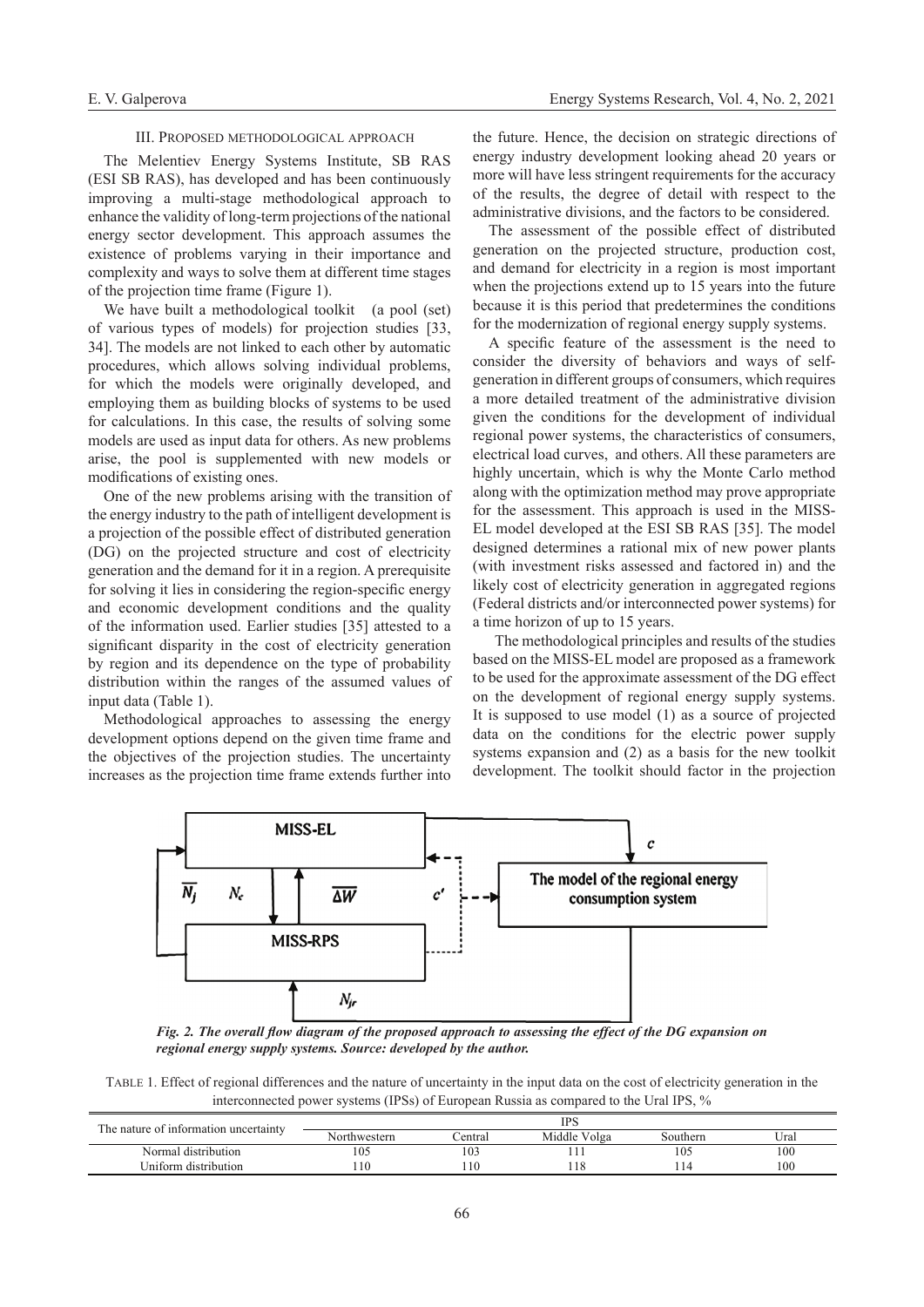time frame, the required level of detail with respect to the administrative division, the characteristics of consumers, and the conditions and opportunities for the DG expansion. In essence, the MISS-EL model should serve as a basis for a new model of the regional power system (MISS-RPS). The flow diagram of the proposed approach to assessing the effect of the DG expansion on regional energy supply systems and the main relationships between the models are shown in Figure 2.

In the MISS-RPS model, DG is represented as an additional source of electric power generation. The functional of such a model for the given region consists of the following: costs of electricity generated by centralized sources (data obtained from the MISS-EL model) detailed for individual administrative divisions r (by Federal entity, by district, by city, etc.) of a region, costs of electricity generated by DG units (data from the regional energy consumption model), and the tariff for electricity transmission from centralized and distributed sources:

$$
F = \sum_{r} \sum_{e} c_{er} N_{er} h_{er} + \sum_{r} \sum_{j} c_{jr} N_{jr} h_{jr} + \sum_{e} \sum_{j} T_{ej} W_{ej} \rightarrow \min,
$$

where  $c_{er}$  – discounted costs of electricity generation at a power plant of type e (cent/kWh) in territory  $r$ ,  $N_{er}$  – the installed capacity of a power plant of type е (kW) in the administrative division  $r$ ,  $h_{er}$  – the number of hours of the installed capacity utilization at a power plant of type е (hour) in territory  $r$ ,  $c_{ir}$  – discounted costs of electricity generation by a DG unit of type *j* (cent/kWh) in the administrative division  $r$ ,  $N_{ir}$  – the installed capacity of a DG unit of type *j* (kW) in the administrative division *r*,  $h_{ir}$  – the number of hours of the installed capacity utilization of a DG unit of type *j* (hour),  $T_{ei}$  – the tariff for electricity transmission from a power plant of type *e* and a DG unit of type *j* (cent/ kWh),  $W_{ei}$  – the amount of electricity transmitted from a power plant of type *е* and DG unit of type *j* (kWh).

The main constraints in the MISS-RPS model are as follows:

available potential for the expansion of DG units of type *j*

$$
0 \le N_j \le N_j
$$

possible commissioning of new power plants of type е

$$
\underline{N}_e \leq N_e \leq \overline{N}_e \, ;
$$

the projected level of electricity consumption

$$
W \leq W \leq \overline{W} ;
$$

where

$$
W = \sum_{e} N_e h_e + \sum_{j} N_j h_j.
$$

The calculation of the values of economic performance indicators of DG in the model of regional energy consumption involves the analysis of the following: what are the sectors of the economy (residential, commercial, industrial) that have (are planned to have) the DG units, what is their possible generation capacity, what is the cost of electricity generation at these facilities, and which part of the electrical load curve they can help to handle. Specific capital and operating costs are determined for each sector separately, given their dependence on the scale of DG expansion.

Values of fuel prices, technical and economic performance parameters of plants and constraints are represented as ranges of their prospective values with the possibility of setting the type of probability distribution within these ranges (normal, uniform, exponential, etc.). The Monte Carlo method allows determining a set of well-balanced solutions under different combinations of characteristics of future conditions. This set is used to form an option of the electricity generation structure at its minimum cost under the assumed conditions.

The study presupposes the following sequence:

- 1. The MISS-EL model is calibrated to match the given scenario of economic and energy development. Calculations based on the model determine the likely mix of new capacity additions  $(N<sub>e</sub>)$  and the cost of electricity generation (*c*) in the included IPSs. The results thus obtained serve as the input data for the MISS-RPS model.
- 2. In the MISS-RPS model, the capacity added is detailed for administrative divisions of the region in question and is supplemented by the DG capacity of different consumer categories  $(N_{ir})$ . The latter is determined in the model of the regional energy consumption system in terms of the electricity production cost obtained by MISS-EL (*c*).
- 3. Calculations based on the MISS-RPS model clarify the cost of electricity generation *c'* in the considered region, given its distinctive features. Furthermore, they allow one to determine the potential of substituting centrally commissioned capacity  $(N_e)$  for DG capacity

 $(\overline{N}_i -$  the upper limit of DG capacity) and the volume of electricity generation ( $\overline{\Delta W}$ ) by the DG capacity.

4. Based on contingency calculations (different scenarios of DG expansion), we arrive at the dependencies of prices and demand for electricity on the scale of the DG expansion in a region.

Results of calculations based on the MISS-RPS model in the form of a decrease in demand for electricity( $\Delta W$ ) in the region under consideration can be used to clarify and assess possible changes in the structure and cost of electricity generation in the studies performed based on the MISS-EL model.

# IV. CONCLUSION

The development of distributed energy is a leading global trend, contributing to the transition from the conventional unidirectional arrangement of energy systems to their new integrated and hybridized types that combine large-scale centralized energy sources with distributed ones. In this context, one of the challenges arising in long-term studies of feasible options for the electric power industry and the energy sector is to assess the effect of the DG adoption scale on the structure of electricity generation, its cost, and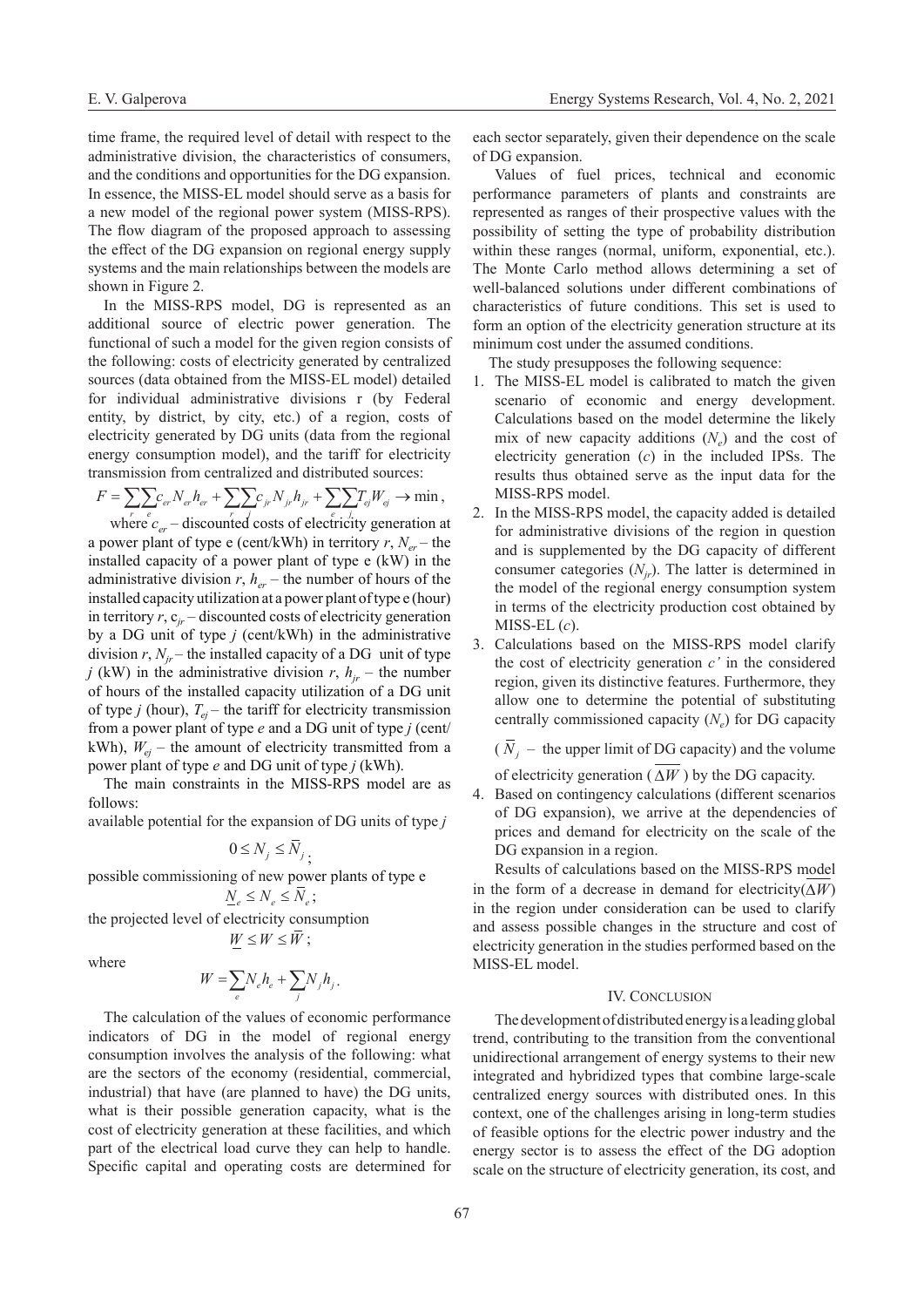demand for electricity in a region.

The methodological approach and toolkit proposed for solving this problem rely on a combination of the methods of optimization and Monte Carlo simulation and enable contingency calculations in terms of the quality of available information and assessment of changes in the cost of electricity and its demand for different options of the DG expansion in a region.

Such an estimate is approximate, but it can provide an overall idea of the extent of the DG impact on the development of regional energy supply systems, which will be instrumental in improving the validity of projections of the electric power industry and the energy sector development.

## **ACKNOWLEDGMENT**

The research was conducted under State Assignment Project (no. FWEU-2021-0003) of the Fundamental Research Program of the Russian Federation 2021-2030 (reg. number АААА-А21-121012090014-5). Some results were obtained with partial support by RFBR project number 20-010-00204.

## **REFERENCES**

- [1] Yu. D. Kononov, *Approaches to improve the validity of long-term projections of the energy sector*. Novosibirsk: Nauka, 2015. 147 p. (in Russian)
- [2] *Energy systems analysis: methodology and research findings*, A.A Makarov and N.I. Voropai, Eds. Moscow: Energy Research Institute RAS, 2018, 309 p. (In Russian)
- [3] A.A. Makarov. "Half a century of the systems analysis of the energy industry development in the USSR and Russia - and what is next? (review)," *T*hermal Engineering, no. 12, pp. 5-14, 2020. (in Russian)
- [4] N.I. Voropai, "Distributed generation in electric power systems," International Scientific and Practical Conference «Small-scale generation-2005,» Available at: [http://www.combienergy.ru/](http://www.combienergy.ru/stat/983-Raspredelennaya-generaciya-v-elektroenergeticheskih-sistemah) [stat/983-Raspredelennaya-generaciya-v](http://www.combienergy.ru/stat/983-Raspredelennaya-generaciya-v-elektroenergeticheskih-sistemah)[elektroenergeticheskih-sistemah](http://www.combienergy.ru/stat/983-Raspredelennaya-generaciya-v-elektroenergeticheskih-sistemah) (accessed 03.02. 2021). (in Russian)
- [5] *Distributed energy in Russia: Potential for development*. Energy Centre of the SKOLKOVO Moscow Business School, 89 p. Available at: [https://energy.skolkovo.ru/downloads/documents/](https://energy.skolkovo.ru/downloads/documents/SEneC/Research/SKOLKOVO_EneC_DER-3.0_2018.02.01.pdf) [SEneC/Research/SKOLKOVO\\_EneC\\_DER-](https://energy.skolkovo.ru/downloads/documents/SEneC/Research/SKOLKOVO_EneC_DER-3.0_2018.02.01.pdf)[3.0\\_2018.02.01.pdf](https://energy.skolkovo.ru/downloads/documents/SEneC/Research/SKOLKOVO_EneC_DER-3.0_2018.02.01.pdf) (accessed 03.02. 2021). (in Russian)
- [6] *The innovation-driven electric power sector-21*, V.M. Batenin, V.V. Bushuev, and N.I. Voropai, Eds. Moscow: Energiya Publishing Center, 2017, 584 p. (in Russian)
- [7] A. Khokhlov, F. Veselov, "Internet of Energy: how distributed energy will influence safety, electricity prices, and the environment." Available at: [http://](http://www.forbes.ru/biznes/351485-internet-energy-kak-raspredelennaya-energetika-povliyaet-na-bezopasnost-ceny-na) [www.forbes.ru/biznes/351485-internet-energy-](http://www.forbes.ru/biznes/351485-internet-energy-kak-raspredelennaya-energetika-povliyaet-na-bezopasnost-ceny-na)

[kak-raspredelennaya-energetika-povliyaet-na](http://www.forbes.ru/biznes/351485-internet-energy-kak-raspredelennaya-energetika-povliyaet-na-bezopasnost-ceny-na)[bezopasnost-ceny-na.](http://www.forbes.ru/biznes/351485-internet-energy-kak-raspredelennaya-energetika-povliyaet-na-bezopasnost-ceny-na) (accessed 03.02. 2021). (in Russian)

- [8] Yu.E. Gurevich, P.V. Ilyushin, *Special aspects of calculations of operation modes in the energy service area with distributed generation: a research monograph*. Nizhny Novgorod: Nizhny Novgorod Branch of the Russian Presidential Academy of National Economy and Public Administration, 2018, 280 p. (in Russian)
- [9] P.V. Ilyushin, *Prospects for application and outstanding issues of integration of distributed energy sources into power grids: a research monograph*. Moscow: NTF «Energoprogress», 2020, 116 p. DOI: 10.34831/EP.2020.260.8.001 (in Russian)
- [10] L. Mehigan, J.P. Deane, B.P.O. Gallachoir, V. Bertsch, "A review of the role of distributed generation in future electricity systems," *Energy*, vol. 163, pp. 822- 836, 2018.
- [11] C. Mateo, P. Frías, K. Tapia-Ahumada, "A comprehensive techno-economic assessment of the impact of natural gas-fueled distributed generation in European electricity distribution networks," *Energy*, vol. 192, pp. 116523, 2020.
- [12] S.P.S. Matosa, M.C. Vargas, L.G.V. Fracalossi, L.F. Encarnaç ̃ao, O.E. Batista, "Protection philosophy for distribution grids with high penetration of distributed generation," *Electric Power Systems Research*, vol. 196, pp. 107203, 2021.
- [13] Ali Ehsan, Qiang Yang, "Optimal integration and planning of renewable distributed generation in the power distribution networks: A review of analytical techniques," *Applied Energy*, vol. 210, pp. 44-59, 2018.
- [14] B.A. Kosarev, G.A. Koshchuk, V.K. Fedorov, O.A. Lysenko, "Optimization of the operation of the electrical engineering system with distributed generation," *A*ctual Issues of Energy, no. 1, pp. 99- 103, 2019. (in Russian)
- [15] N.A. Gorshkova, Yu.E. Gurevich, P.V. Ilyushin, "Promising directions in the automation of distributed generation facilities during their integration into distribution networks," *Relejnaya zashchita i avtomatizatsiya*, no. 1 (10), pp. 48-55, 2013. (in Russian)
- [16] Chenjie Maa, Johannes Dasenbrocka, J.-Christian Töbermanna, Martin Braun, "A novel indicator for evaluation of the impact of distributed generations on the energy losses of low voltage distribution grids," *Applied Energy*, vol. 242, pp. 674-683, 2019.
- [17] M.V. Sharygin, A.L. Kulikov, V.Yu. Vukolov, A.A. Petrov, "Adaptive power system protection for power grids with distributed generation sources," Proceedings of the Russian Academy of Sciences. Power Engineering, no. 3, pp. 60-68, 2020. DOI: 10.31857/S000233102003005X (in Russian)
- [18] A.V. Kirpikov, I.L. Kirpikova, V.P. Oboskalov, "Loading strategies for distributed generation devices